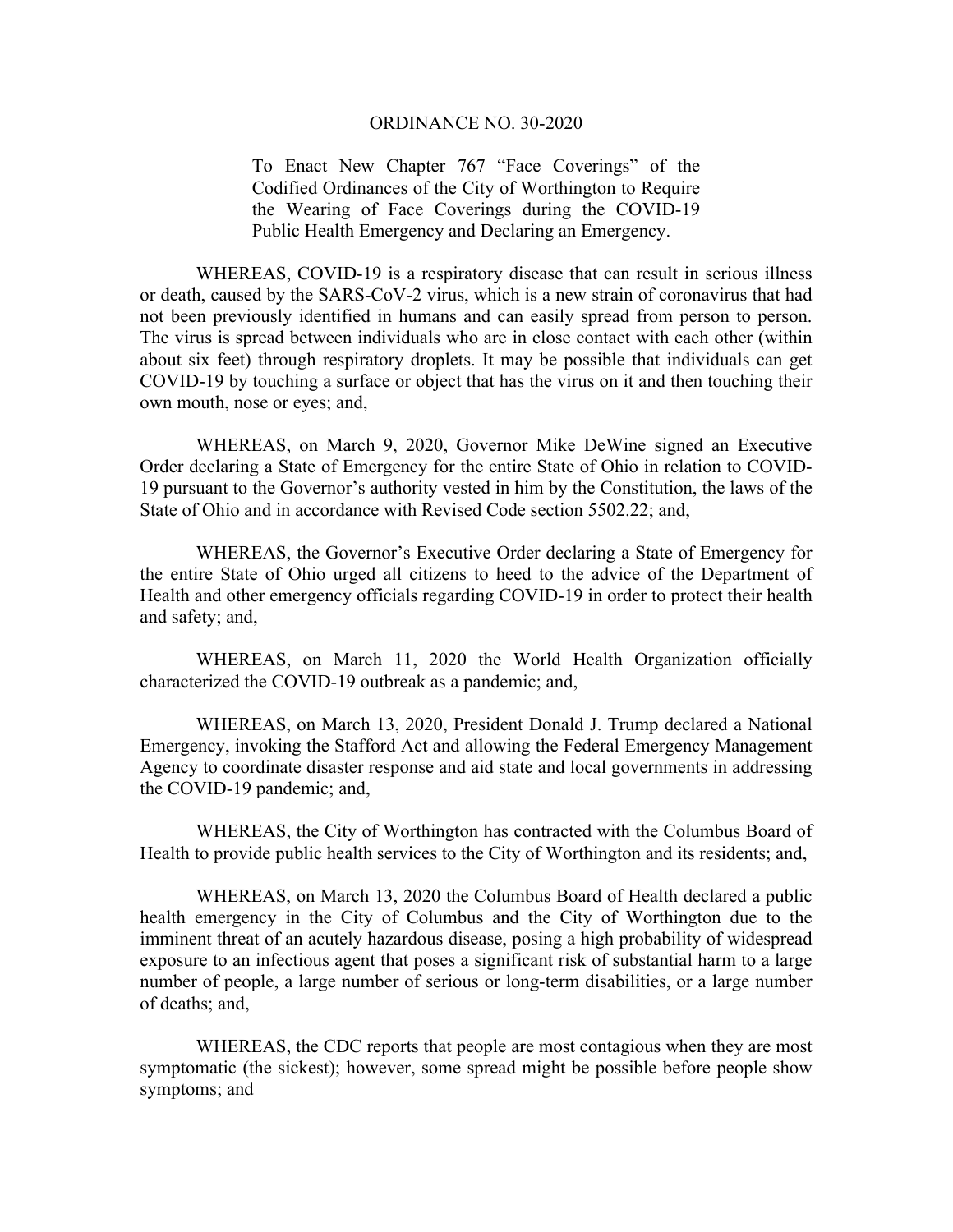WHEREAS, on March 22, 2020, under direction of Ohio Governor Mike DeWine, Ohio Department of Health Director Amy Acton, M.D. issued an order requiring all Ohioans to stay in their homes to prevent the further spread of COVID-19 until April 6, 2020 and the order was extended until May 1, 2020 and was amended on April 30, May 20 and May 22, 2020 to allow businesses to open with the requirement that face coverings be worn by all employees except in certain circumstances; and,

WHEREAS, in the City of Worthington and across Franklin County there is a current and ongoing threat of an acutely hazardous disease, illness, or health condition; specifically, COVID-19, that is believed to be caused by the appearance of a novel infectious agent and Franklin County has been designated by the state Public Health Advisory System Risk Levels as Level 3, characterized by very high exposure and spread with a recommendation to limit activities as much as possible and to follow all current health orders; and,

WHEREAS, face coverings can decrease the spread of respiratory droplets from people, and there is increasing evidence, as shown in recent studies, that the use of face coverings decreases the spread of COVID-19 within populations; and,

WHEREAS, the Cities of Bexley, Columbus, Dublin, Grandview Heights, and Westerville have either adopted or are planning to adopt ordinances or proclamations that require the wearing of face coverings; and,

WHEREAS, after weighing the available information about the COVID-19 virus, consulting with Columbus Public Health, considering the guidance from Orders issued by the Ohio Department of Health and Governor DeWine, Council concludes that the health, safety, and welfare of the citizens of Worthington is best protected by implementing a face covering requirement; and,

WHEREAS, City Council has determined that due to the immediate need to slow the spread of COVID-19 that it is in the best interest of the City of Worthington to waive notice of public hearing, to waive the twenty-one day waiting period, and to declare an emergency;

 NOW, THEREFORE, BE IT ORDAINED by the Council of the Municipality of Worthington, County of Franklin, State of Ohio:

 SECTION 1. That Part Seven of the Codified Ordinances of the City of Worthington, "Business Regulation Code," be and the same is hereby amended to add new Chapter 767 "Face Coverings" to read as follows:

# **CHAPTER 767 Face Coverings**

**767.01 Face Covering defined.** For the purposes of Chapter 767, "face covering" means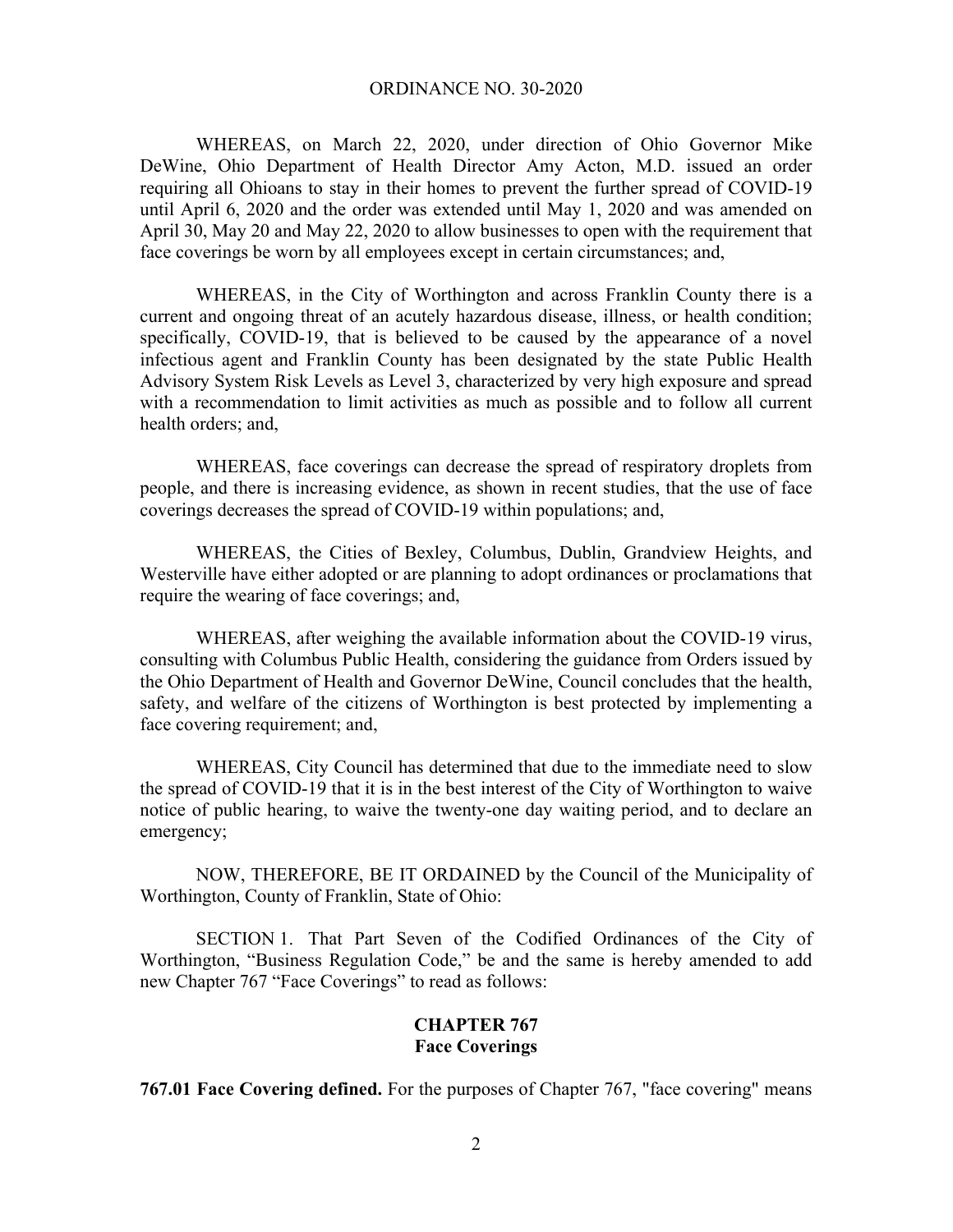a piece of cloth, fabric, or other material that fully covers the mouth and nose and that is secured with ear straps or otherwise tied so as to prevent slipping. A face covering may be factory-made, sewn by hand, or improvised from household materials and can be made of a variety of synthetic and natural fabrics, including cotton, silk, or linen. Ideally, a face covering has two (2) or more layers. Face coverings include, but are not limited to, bandanas, scarfs, face shields, medical masks, and cloth masks; and also include respirators, N95 masks or other personal protective equipment that provides a higher level of protection than a face covering as defined in this Section.

**767.02 Surgical Mask defined.** For purposes of Chapter 767, "surgical mask" means American Society for Testing and Materials (ASTM) Level 1, 2, or 3 approved procedural and surgical masks, to include an N95 respirator approved by the National Institute for Occupational Safety and Health (NIOSH) or a respirator from another country allowed by the Occupational Safety & Health Administration (OSHA), the Food & Drug Administration (FDA), or the Centers for Disease Control (CDC). A N95 respirator is not recommended for general public use or use in public settings as it should be reserved for healthcare providers and other medical first responders in a health care setting.

**767.03 Face Covering requirement for individuals.** All individuals within the City of Worthington shall wear a face covering over the individual's nose and mouth in accordance with the following:

a. When entering, exiting, or waiting in line to enter a place of business that is open to the public, and while inside a place of business as to the areas within the place of business that are accessible to, and are intended for the use of, the public. For purposes of Chapter 767, "place of business" means any facility, building, or structure operated by or for a business engaged in the sale or other transaction of any kind for anything of value in exchange for goods, commodities, services, or temporary lodging and that is open to the general public or by appointment, and includes, but is not limited to, grocery stores, retail stores, pharmacies, health care facilities, restaurants and bars (including outdoor seating for such facilities), personal care, grooming, and tattoo facilities, child care, day camp, and overnight camp facilities, hotels and motels (excluding a rented room or suite), gyms and similar facilities; but excluding religious facilities;

b. When entering, exiting, or waiting in line to enter a City of Worthington operated building or facility that is open to the public, and while inside a City of Worthington operated building or facility as to the areas within such facility that are accessible to, and are intended for the use of, the public;

c. In any public transportation such as a bus or other public transit vehicle regulated by the City of Worthington, as well as all Worthington bus stops. This includes but is not limited to a taxi or ridesharing vehicle or any other vehicle for hire, even if the vehicle is privately owned; however, this provision does not apply to people travelling alone or with household members or friends in their personal vehicles;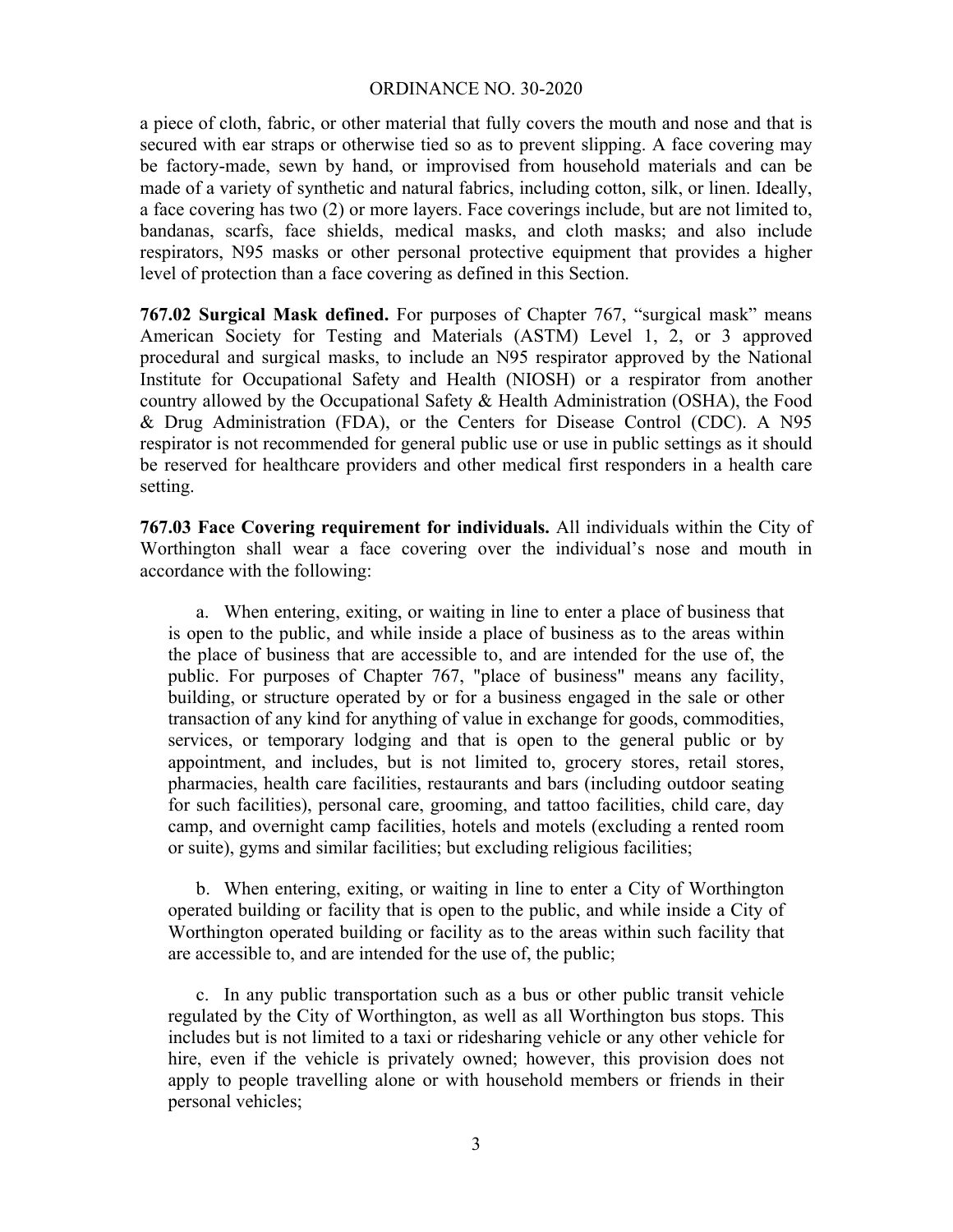d. In certain high-density occupational settings where social distancing is difficult, such as manufacturing, construction, and agriculture and to include businesses or operations within North American Industry Classification System (NAICS) sectors 311 to 339 (manufacturing), 236 to 238 (construction), and 111, 112, 1151, and 1152 (agriculture);

e. Workers in long term care facilities (LTC), including skilled nursing facilities (SNF), adult care homes (ACH), family care homes (FCH), mental health group homes, and intermediate care facilities for individuals with intellectual disabilities (ICF-IID) shall wear a surgical mask;

f. Health care facilities other than LTC facilities must follow the face covering requirements in the CDC Infection Control Guidance for Healthcare Professionals about Coronavirus (COVID-19);

g. In any outdoor space or outdoor place where or when a person is unable to maintain or does not maintain physical separation of not less than six feet from others who are not members of their own household.

h. A face covering shall be worn so as to cover the mouth and nose in compliance with the CDC's guidance on wearing face coverings.

**767.04 Face Covering requirements for places of business.** All places of business shall require all employees, independent contractors, workers, and volunteers that interact with the public to wear a face covering and all places of business shall only sell or otherwise enter into any transaction of any kind for anything of value in exchange for goods, commodities, services, or provide temporary lodging to those who comply with Chapter 767. Any manager, owner, or person in charge of a place of business who fails or refuses to comply with Chapter 767 may be found in violation of Chapter 767 and subject to the penalties set forth in Section 767.06.

**767.05 Exceptions.** The requirement to wear a face covering does not apply in the following situations:

a. Any individual who cannot wear a face covering because of a medical condition, mental health condition or developmental disability, or who is unable to remove the face covering without assistance, and any individual who should not wear face coverings under the CDC guidance. An individual is not required to produce medical documentation of the condition or disability, provided an employer may require such documentation from an employee in accordance with state and federal law;

- b. Individuals under 6 years old;
- c. An individual that is actively eating or drinking. If a patron within a restaurant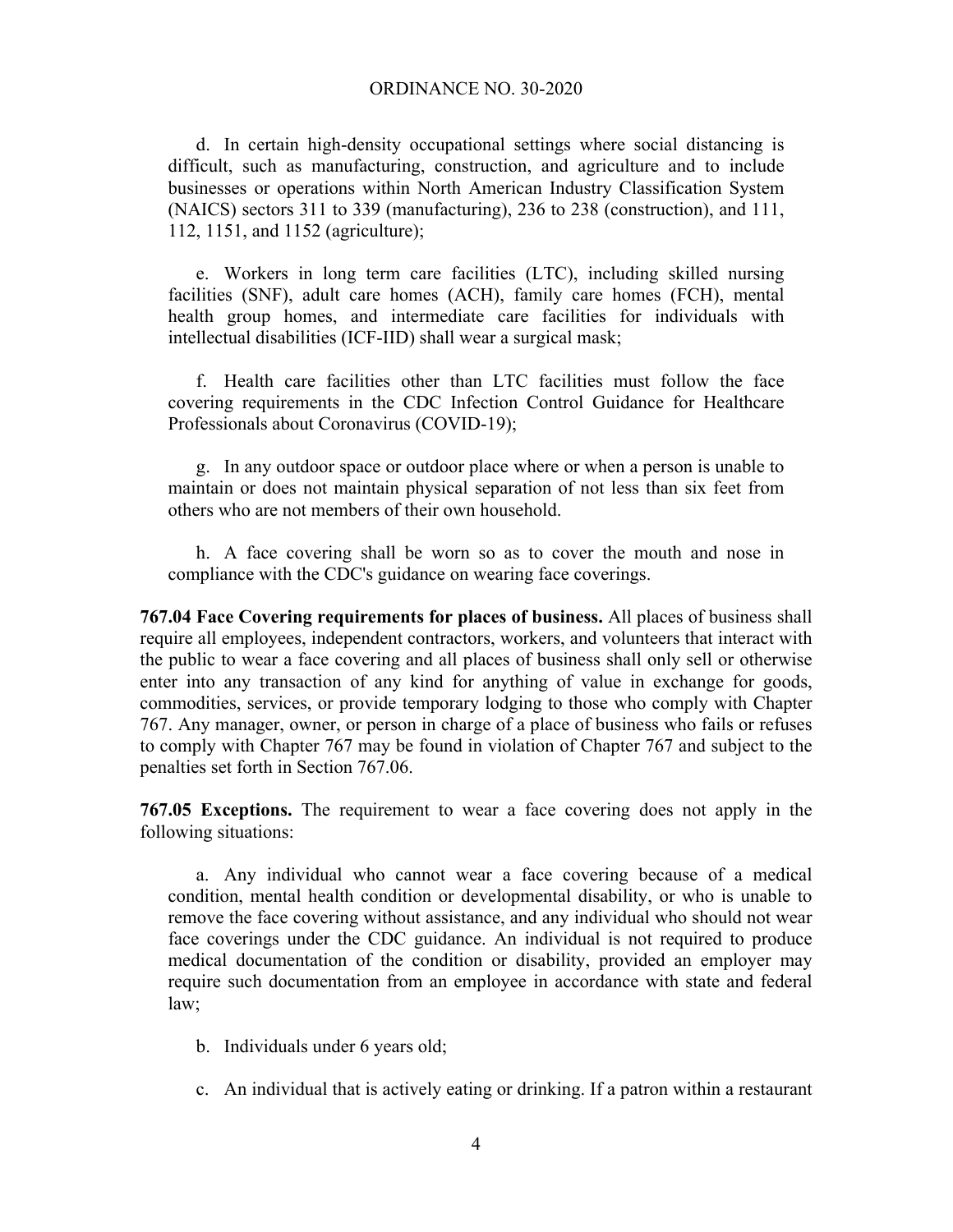or bar is not seated at a table or at a bar, a face covering is required;

d. Seeking to communicate with someone who is hearing-impaired in a way that requires the mouth to be visible;

e. When giving a speech for a broadcast or to an audience;

f. Working at home or while in a personal vehicle;

g. When temporarily removing a face covering to secure government or medical services or for identification purposes;

h. Individuals who would be at risk from wearing a face covering at work, as determined by local, state, or federal regulations or workplace safety guidelines;

i. When wearing a face covering is impeding visibility to operate equipment or a vehicle;

j. Is a child whose parent, guardian, or responsible person has been unable to place the face covering safely on the child's face;

k. School individuals (including students, administrators, and teachers) on or in school or school district facilities, so that schools and school districts may follow the regulations and guidelines promulgated by their governing bodies and the Ohio Department of Education. For Chapter 767, "school or school districts" means any public, private, or charter school or institution that provides education for any or all of the following grades or education: kindergarten through twelfth grade; or a university, college, or similar post-secondary institution;

l. In settings where it is not practicable or feasible to wear a face covering such as when receiving dental services, medical treatments, or while swimming;

m. Walking or exercising outdoors so long as physical separation of not less than six feet is maintained, or while walking or exercising outdoors with other members of the same household;

n. While actually engaged in exercising in a gym or other similar indoor facility so long as physical separation of not less than six feet is maintained and the individual wears a face covering at all times when not actually engaged in exercising;

o. When an individual is in his or her work office, conference room, or other workspace not intended for use by the general public, so long as physical separation of not less than six feet is maintained;

p. When inside a personal or commercial vehicle either parked or moving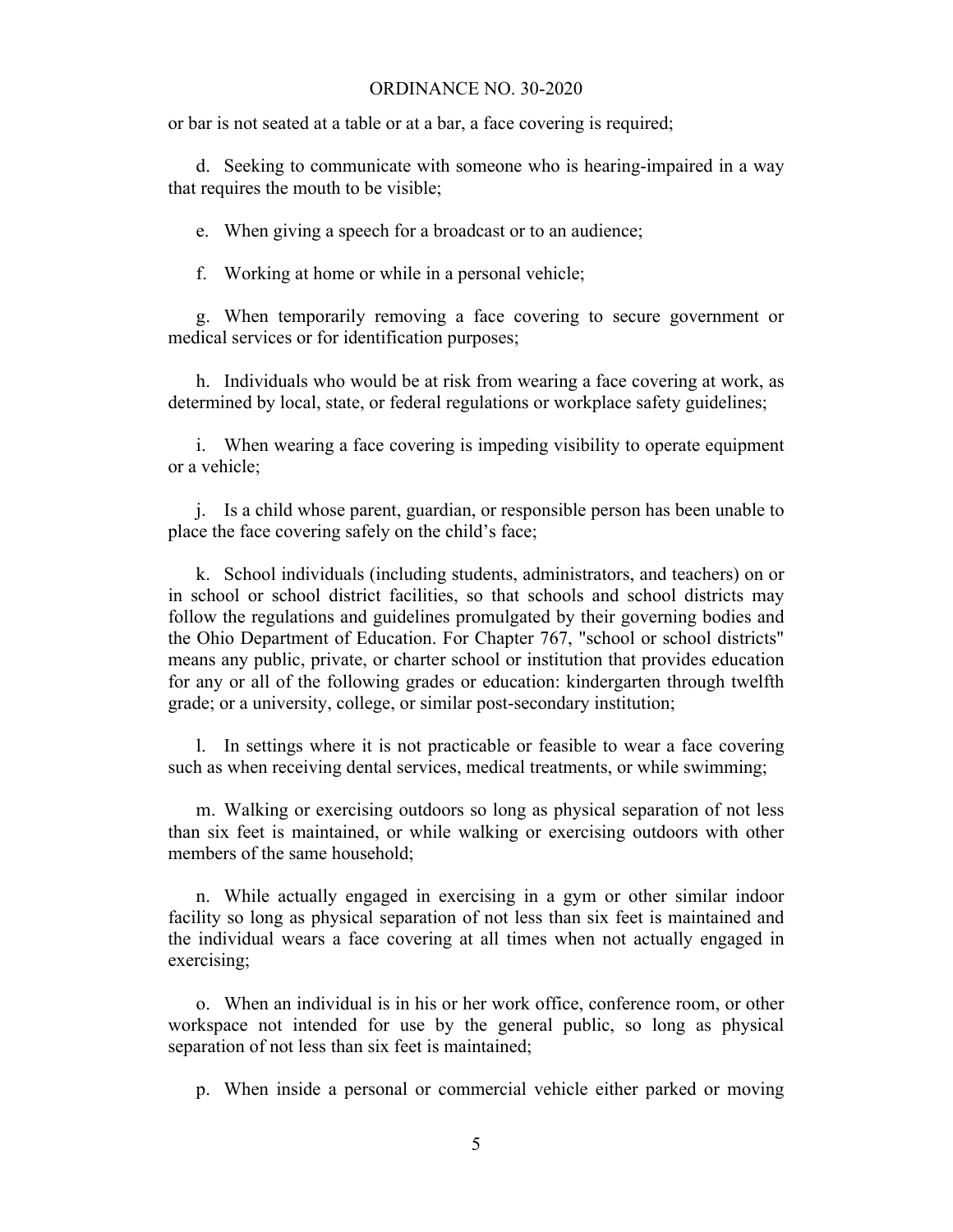that is not a vehicle described in Section 767.03(c);

q. Individuals while acting in their official capacity as a public safety employee or emergency responder when wearing a face covering would interfere with or limit their ability to carry out their official duties or functions. These include police officers, firefighters and other public safety or emergency medical personnel that support public safety functions;

r. Individuals complying with the directions of public safety employees or emergency responders as described in Section 767.03(k);

s. Individuals inside religious facilities;

t. Facilities owned and operated by the Federal, State, or County Government are exempt from this order.

Anyone who declines to wear a face covering for any of the reasons which constitute an exception shall not be required to produce documentation or any other proof of a condition.

**767.05 Enforcement.** Columbus Public Health shall have the authority to investigate and enforce the provisions of Chapter 767.

**767.06 Violation by place of business.** If Columbus Public Health observes violation(s) by places of businesses failing to enforce the face covering requirements of Chapter 767, the following schedule of civil penalties shall be imposed on a place of business:

- a. For a first violation, a warning of violation shall be issued;
- b. For a second violation, a fine of \$500.00 shall be issued;

c. For a third violation and for each subsequent violation, a fine of \$1,000.00 shall be issued.

**767.07 Violation by individual.** If Columbus Public Health observes violation(s) by individuals failing to comply with the face covering requirements of Chapter 767, the following schedule of civil penalties shall be imposed on individuals:

- a. For a first violation, a warning of violation shall be issued;
- b. For a second violation and for each subsequent violation, a fine of \$25.00 shall be issued.

**767.08 Appeal.** Individuals and places of business have the right to appeal civil penalties in accordance with Columbus City Health Code 203.08.